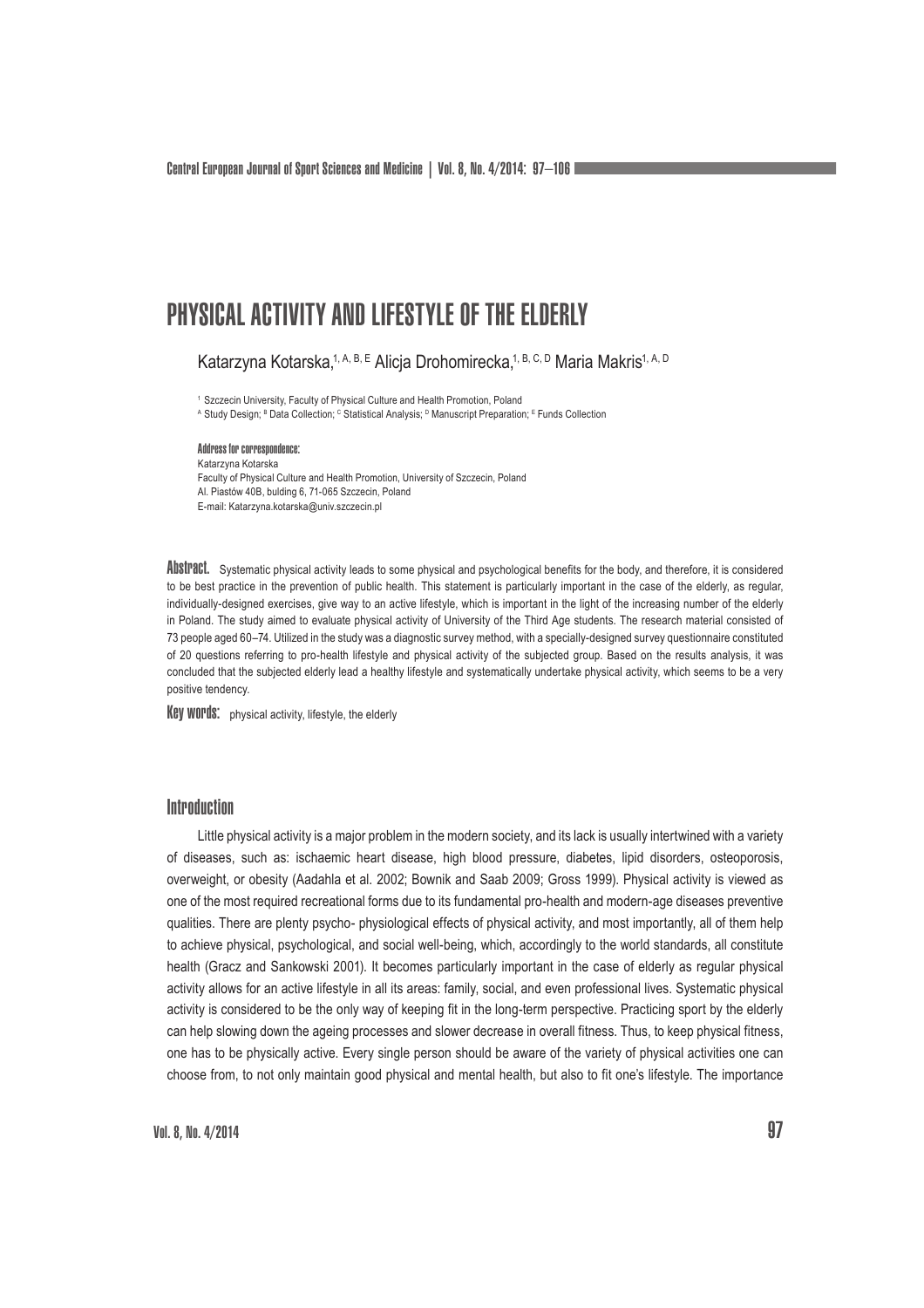of physical activity in a human's life make it prone to scientific evaluation. The role of human's physical activity cannot only be intertwined with catering for biological needs, because the essence of human's physical activity also penetrates physical and social spheres (Osiński 2002). Taking all the above into consideration, it is therefore necessary to conduct the research evaluating physical and pro-health activities of University of the Third Age students.

## Material and methods

The research was conducted in Wałcz in November 2013 during National Conference of Universities of the Third Age, titled: "Physical Activity of the Elderly". The research material constituted of 73 conference participants - residents of Wałcz, Poznań, Kalisz, Złocieniec, Rewal, Szczecin, and Zielona Góra. Utilized in the study was a diagnostic survey method, with a specially-designed survey questionnaire constituted of 20 questions in reference to pro-health lifestyle and physical activity of the subjected group. The research participants group consisted of 82.2% women and 17.8% men. All participants claimed to had led a professionally active lifestyle in the past.

The surveyed group age was within the range of 60 to 74 years old. The most numerous group were participants aged 60–64 (47.9%), following that, a group aged 65–69. Only 8.2% of all participants were more than 69 years old (Figure 1).



Figure 1. Participants age (%)

In most cases, the participants had proper body weight, or they were characterized by a slight overweight. Only 10% of all subjects were severely overweight (over 10 kg) (Figure 2).



Figure 2. Participants body weight (%)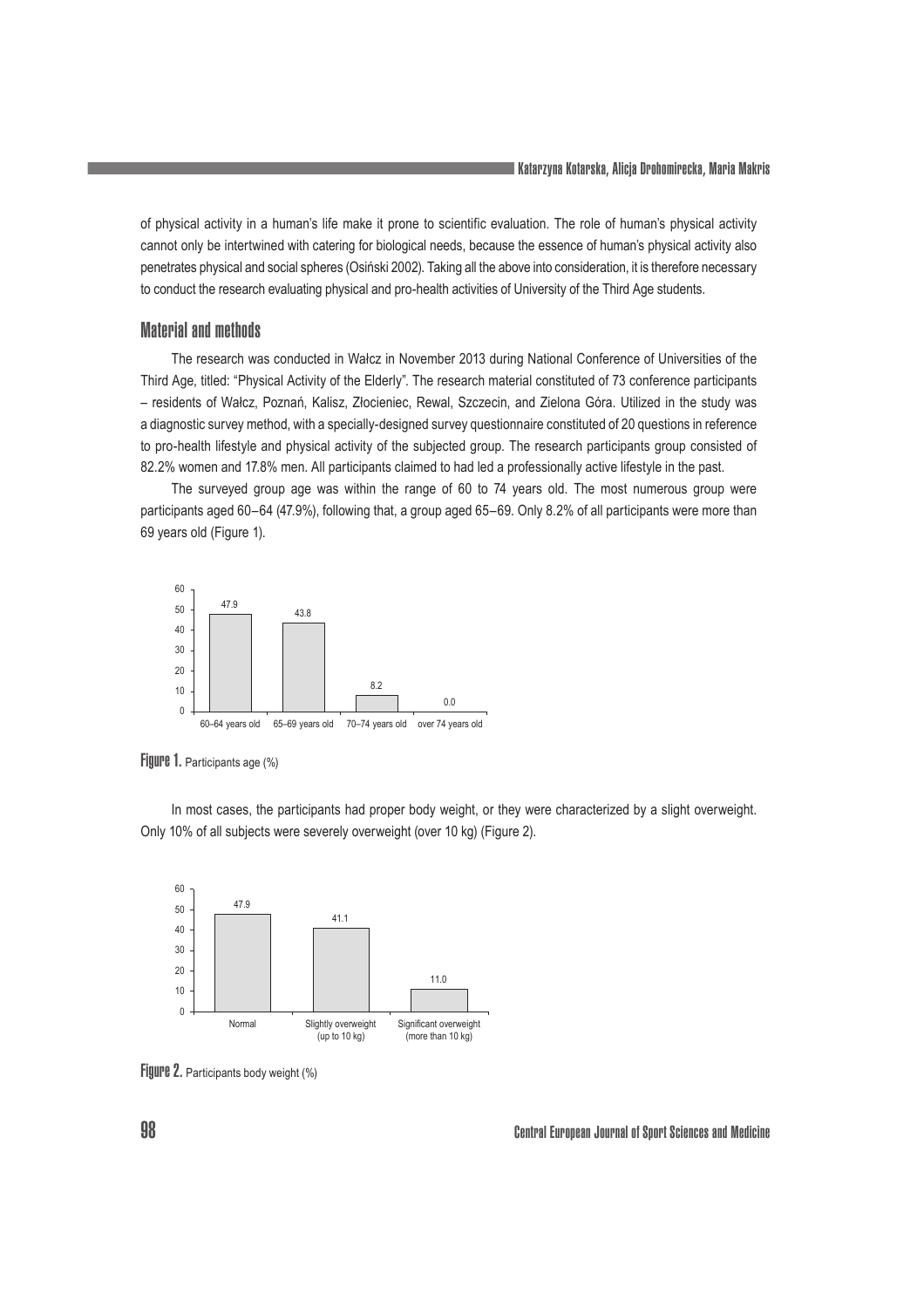Physical Activity and Lifestyle of the Elderly

More than half of the participants had secondary education, and about 20.0% of them had MA degree and higher vocational education (Figure 3).



Figure 3. Participants level of education (%)

The greatest volume of respondents (72.6%) have been members of University of the Third Age for many years (Figure 4).



Figure 4. The duration of education at University of the Third Age (%)

#### **Results**

The first question group referred to the respondents' past lifestyle. As seen in Figure 5, the most numerous group of respondents claimed they had led an active lifestyle – 50.7%, and 33.0% described their prior lifestyles as averagely active.

Among the respondents, 47.9% performed the so called 'mixed jobs', meaning they worked both in standingup and sitting-down positions. Also, numerous was the group of people (41.1%) who performed a sitting-down only jobs (Figure 6).

Vol. 8, No. 4/2014  $99$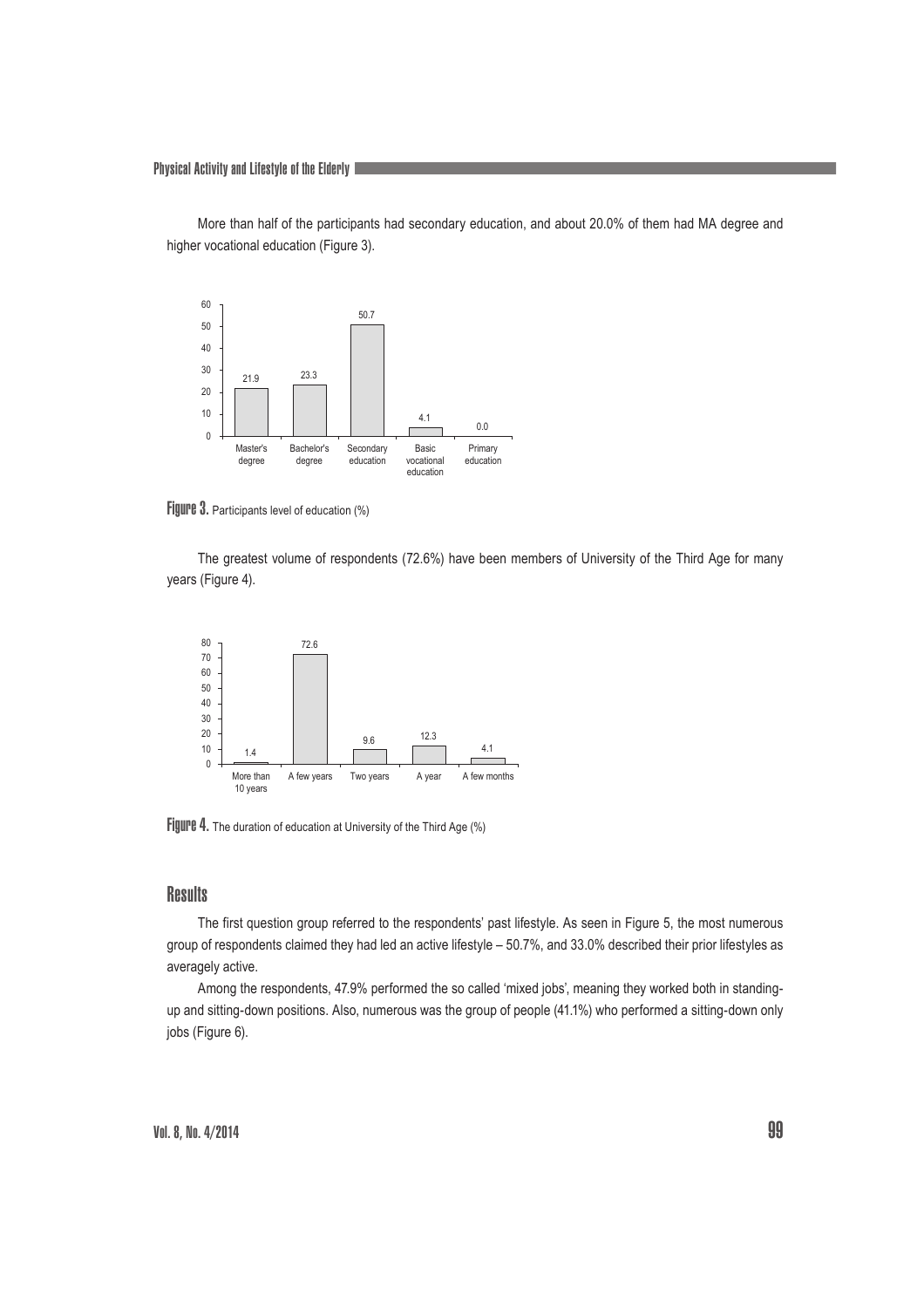Katarzyna Kotarska, Alicja Drohomirecka, Maria Makris



Figure 5. Participants lifestyles prior to the study (%)



Figure 6. The kind of previously performed jobs (%)

As shown in the next figure, most (60.3%) of the respondents claimed to have had a proper nutrition and healthy diet (Figure 7).



Figure 7. Proper nutrition level prior to the study (%)

One of the questions also referred to the frequency of actively spent free time. The biggest group of respondents (67.1%) claimed that they had been organizing their free time in an active way. In contrast, 9.6% and 17.8% used to spend their free time actively rarely and very rarely accordingly (Figure 8).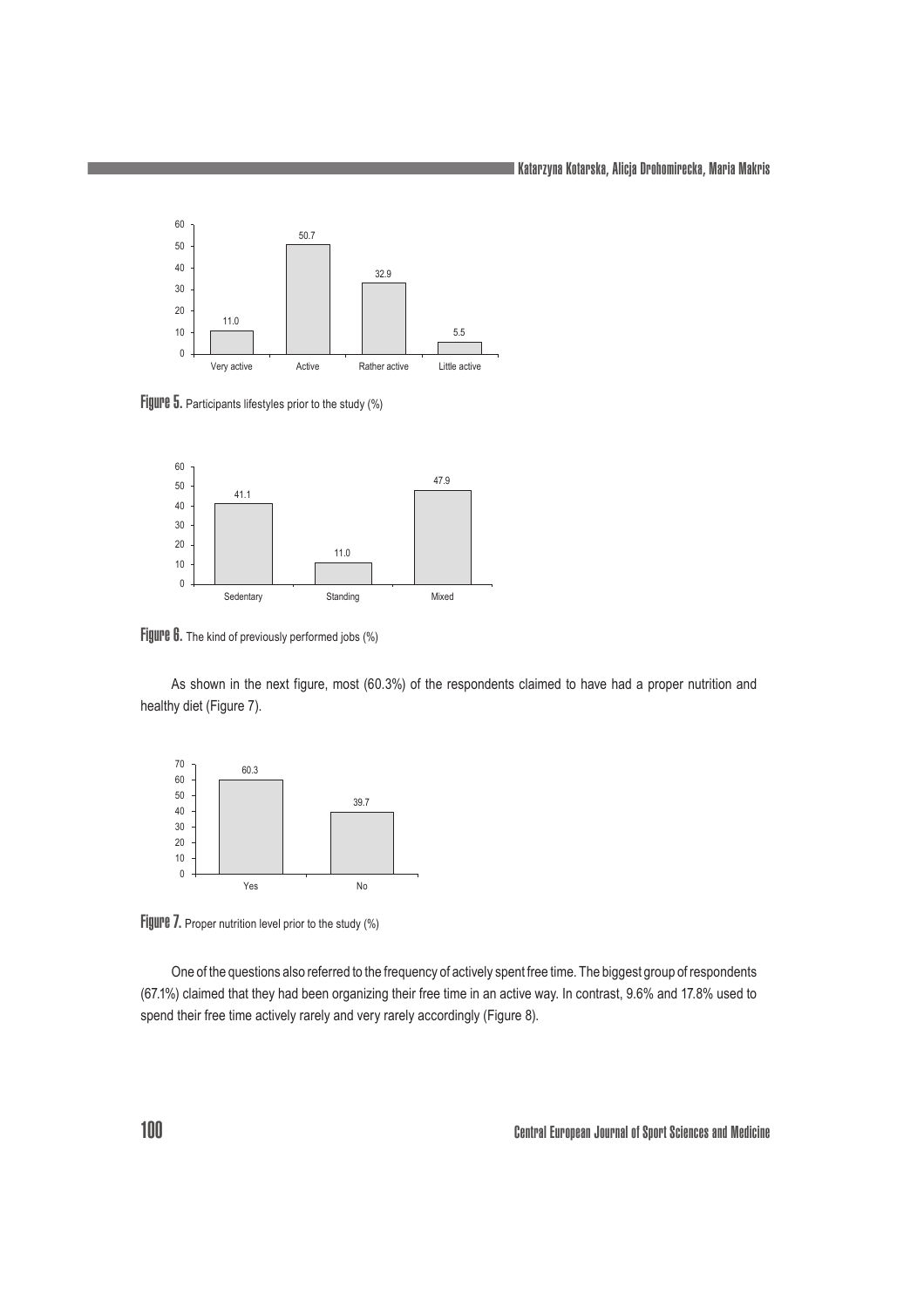Physical Activity and Lifestyle of the Elderly



Figure 8. The frequency of actively spent free time (%)

The subsequent questions referred to the present behaviors of the participants. The results showed some pro-health behaviors of the respondents, with about 43.8% commuting by foot and 26.0% on a bike. Only one third of all the respondents used cars or public transport to commute (Figure 9).



Figure 9. Most frequently used transportation (%)

How we spend our free time is an important component of a pro-health lifestyle. As visible in Figure 10, the participants organized their free time in various ways.



Figure 10. Ways of spending free time (%)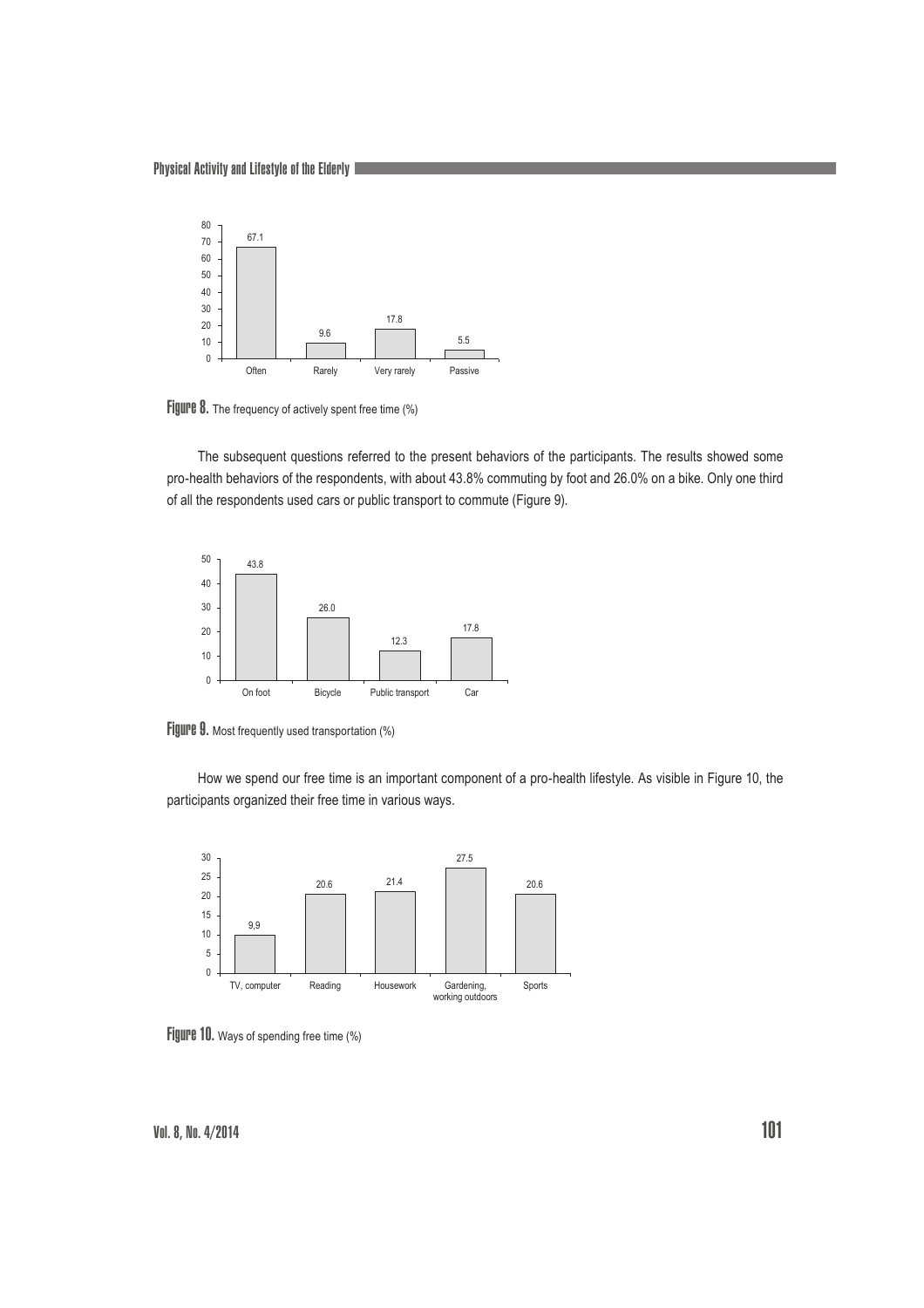What seems to be satisfactory is the fact that the vast majority of the respondents (64.4%) declared undertaking physical activity few times a week, and 21.9% of them – daily. There were only 4.1% of people who were hardly ever or never active (Figure 11).



Figure 11. The frequency of undertaking physical activity (%)

As seen in Figure 12, the respondents have been undertaking different forms of physical activity – with the most frequent being: nordic walking, walking, and cycling.





The respondents gave two main reasons for undertaking physical activity: the improvement of body's functional efficiency (32.4%) and wellbeing (30.2%) (Figure 13).

By analogy, the questionnaire also included a question about reasons for not undertaking physical activity. What was satisfactory was the fact that 46.6% of the respondents concluded that there were no such reasons. By contrast, one fourth of the respondents claimed that bad health and lack of willingness were two major factors for not undertaking such regular activity. None of the respondents gave "the preference of passive rest or lack of necessary equipment as factors for not undertaking physical activity." (Figure 14).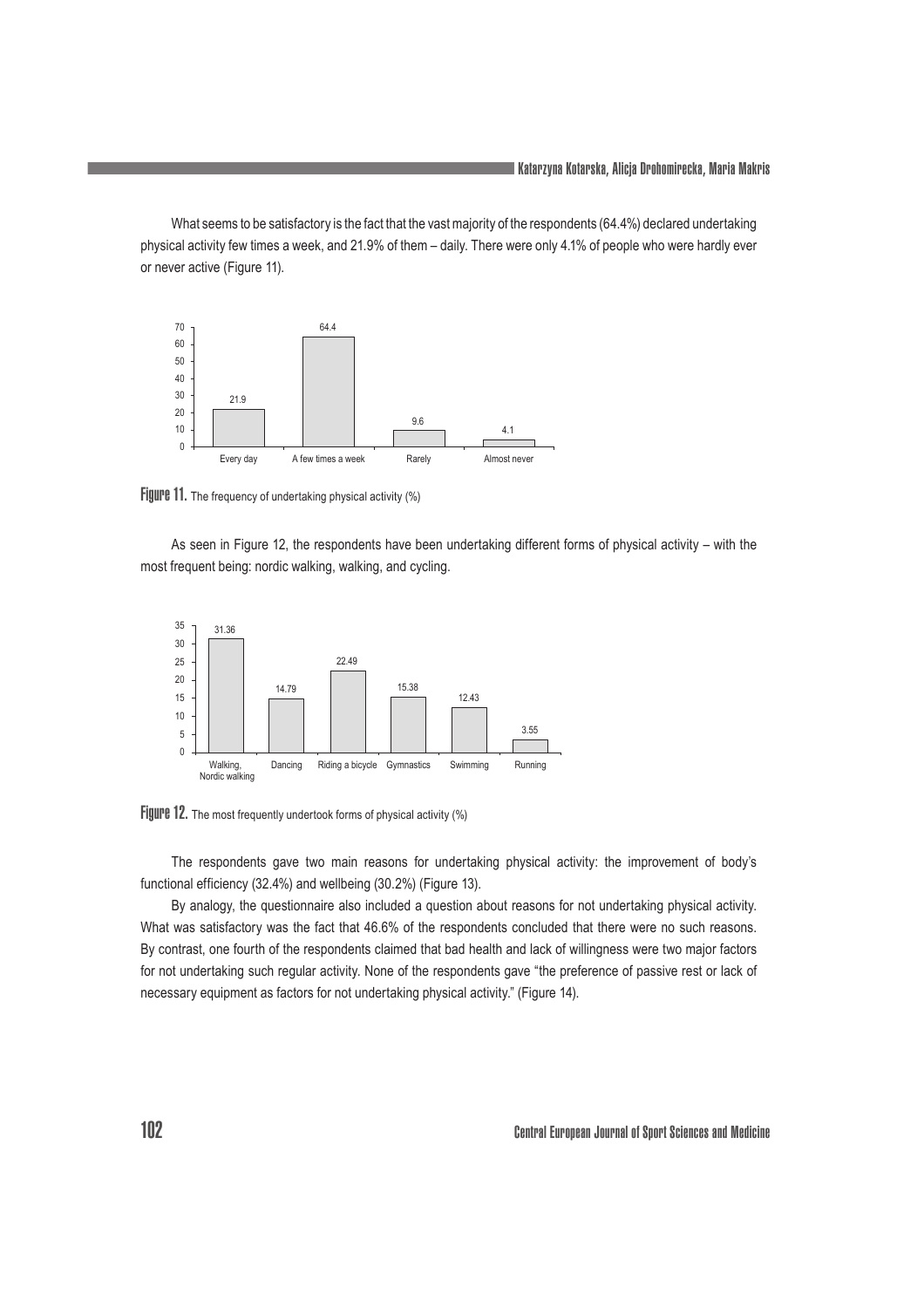

Figure 13. Reasons for undertaking physical activity (%)



Figure 14. Reasons for not undertaking physical activity (%)

What is interesting, is the fact that despite the old age, as much as 86.3% of the respondents feel the need to take up physical activity (Figure 15).



Figure 15. Individual need for taking up physical activity (%)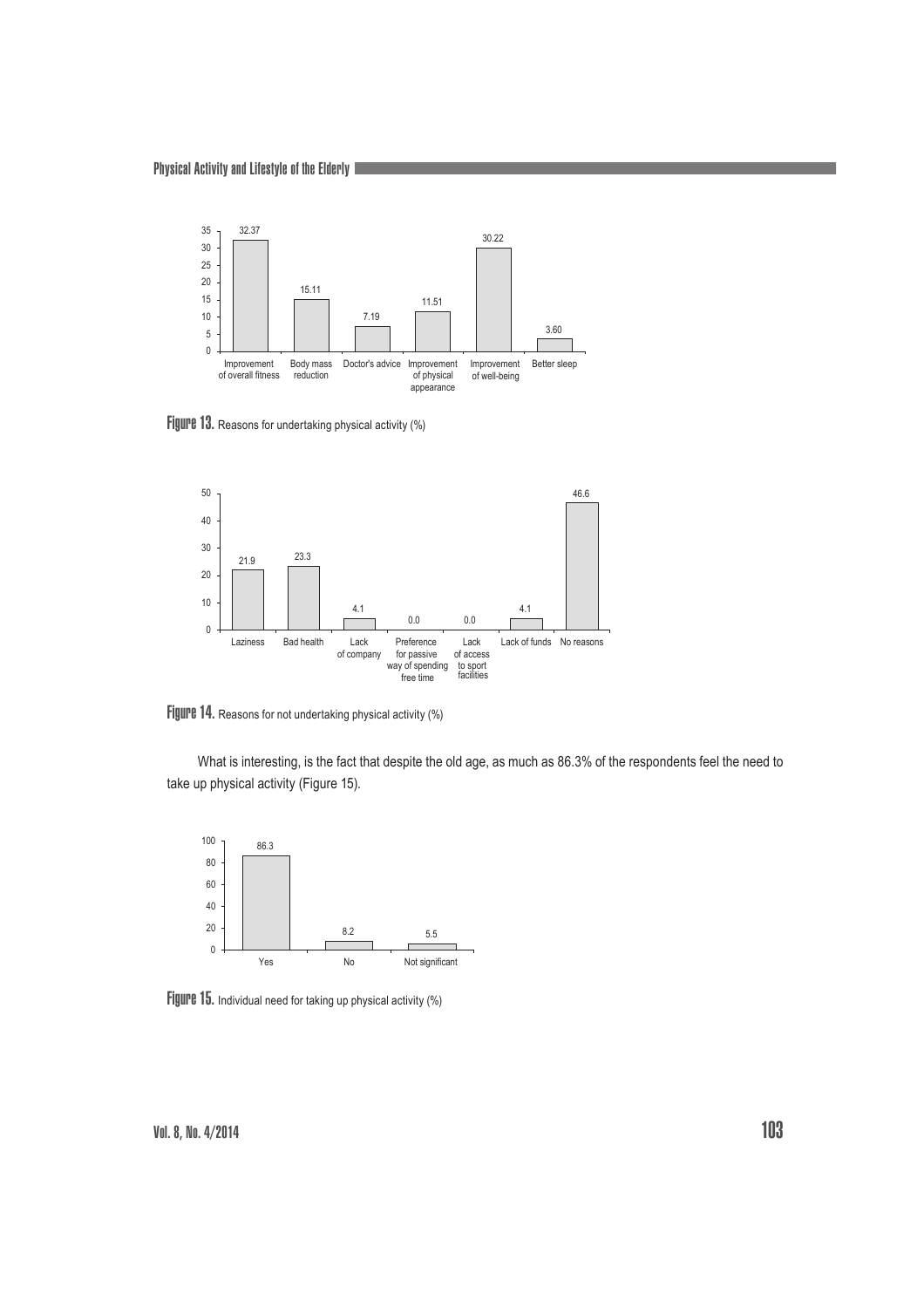These results could be additionally explained by the fact that 58.9% of the respondents claimed to had used rehabilitation programs in rehabilitation centers (Figure 16).



Figure 16. Use of rehabilitation services (%)

Figure 17 addresses the benefits of physical activity on one's health. Based on the studies results, 43.7% of the respondents recognized physical activity to be beneficial for overall health, and 36.0% considered exercise as the means to feel better.



Figure 17. The most significant benefits of physical activity on health (%)

## Conclusions and results

In recent years, we have observed an increasing interest with the aging process which is tightly intertwined with the increasing number of the elderly, and the increase of life expectancy with the sharply declining birth rate. With age, capabilities for undertaking physical activity are gradually decreasing, and recently emerging lifestyle changes have only escalated this phenomenon. Due to technical advancements of recent years, there has been a significant decrease in physical activity necessary to carry out household duties, commuting (cars, buses), or taking up recreational activities. According to data available, about 40–60% UE population lead a sedentary way of life. For healthy individuals aged 18–65, WHO recommends undertaking moderate physical activity for at least 30 minutes 5 days a week, or, very intensive physical exercise for at least 20 minutes 3 days a week. Required physical activity dose can be compiled in at least 10-minute long rounds, and be a combination of both moderate and intensive intervals. It is also advised to include some muscle and endurance strengthening exercises 2 or

104 Central European Journal of Sport Sciences and Medicine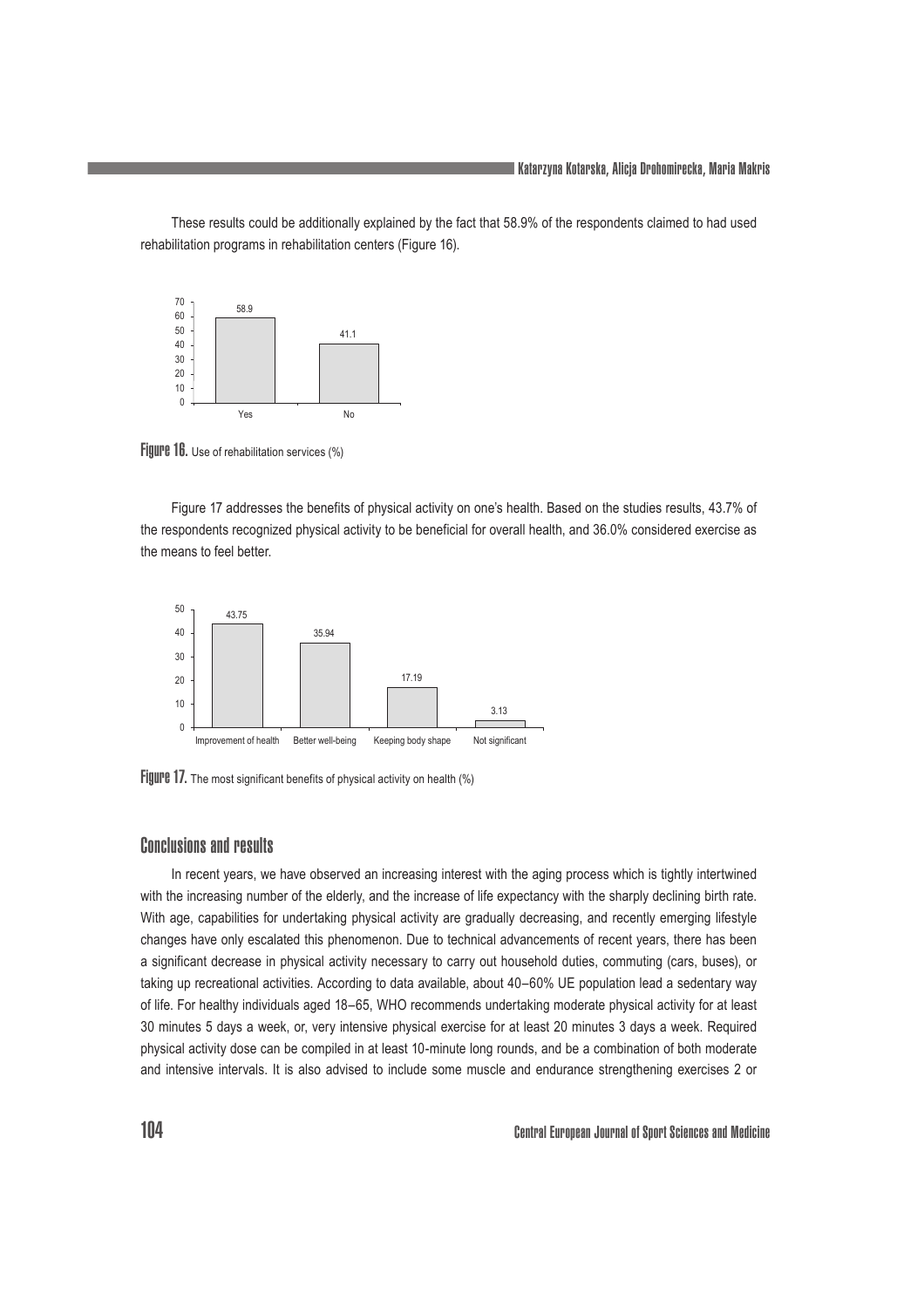3 times per week. More or less the same goals, set for young and healthy persons, should be reached by people over the age of 65. What is also important for this age group, is strength training combined with balance-improving exercises, which together help prevent falls. The abovementioned directives are an addition to the routine everyday life activities, which are usually of mild intensity and last less than 10 minutes. However, presently visible dosereaction correlation indicate that for the majority of sedentary-living population, even a small increase in mild or moderate exercise intensity may lead to some health-related benefits, particularly when the threshold of 30-minute moderate physical activity 5 days a week has not yet been reached. All target groups can take some additional advantage by increasing intensity (UE Physical Activity Guidelines. Applicable Political Actions Supporting Physical Activity Benefiting Health. A Fourth Consolidated Project Approved by UE Working Groups "Sport and Health" at the meeting on 25th September, 2008 ).

The final findings of the research study show that the adult learners of University of the Third Age are mostly women (82.2%), aged 60–69, with secondary or higher education, of correct body weight, professionally active in the past (100.0%). Evaluating their claims concerning pro-health behaviors in the past, it is clear to see that the majority had preferred an active rest. What is more, the respondents claimed to have had a healthy diet routine and commuted by foot. It is supposed, however, that locomotive frequency was often connected with the residency of respondents. Responding to questions about the present lifestyle, the majority of respondents declared (65.0%) regular physical activity few times a week, with the most frequent and one of the most popular sports nowadays: nordic walking and cycling. Asked for the reasons behind taking up physical activity, the respondents pointed to health care, well-being, and mental relaxation – all rules of a healthy lifestyle. Giving reasons for not taking up physical activity, only one person of all the respondents pointed to poor health and lack of enthusiasm. Presented here studies allow to conclude that physical activity is beneficial for health. The conclusion drawn is that the examined elderly led a pro-health lifestyle, which is a very positive trend, taking into account the fact that the life of the elderly is not merely a prolonging process of disability stage, but is rather responsible for making this process shorter, and postpone it to the very last years of one's life (Franceschi et al. 2000). This may be due to the fact that adults attending classes at University of the Third Age are the ones who are still willing to live an active life. It is also worth remembering that factors such as education level, urbanization, or job type, play an important role in taking up systematical physical activity. It is noteworthy that the prolonging of the physical activity period and pro-health lifestyle of the elderly allow other younger persons to fully benefit from their long-life experiences (Kałka et al. 2007). Old age period is as an important stage in one's life as any other, and that is why, it is necessary to reconsider the issue in terms of care settings for older people in the broadest sense of the word.

#### **References**

Aadahla M., Hansen B.A., Kirkegaard P., Groenvold M. Fatigue and physical function after orthotropic liver transplantation. Liver Transplantation. 2002; 8: 251–259.

Bownik H., Saab S. Heqlth-related quality of life after liver transplantation for adult recipients. Liver Transplantation. 2009; 15: 42–49. Gracz J., Sankowski T. Psychologia w rekreacji i turystyce. AWF. Poznań 2001.

Gross C.R. Quality of Life and After Liver Transplantation for Cholestatic Liver Disease. Hepatology. 1999; 29: 356–364.

Franceschi C., Motta L., Valensin S., Rapisarda R., Franzone A., Berardelli M., Motta M., Monti D., Bonafè M., Ferrucci L., Deiana L., Pes G.M., Carru C., Desole M.S., Barbi C., Sartoni G., Gemelli C., Lescai F., Olivieri F., Marchegiani F., Cardelli M., Cavallone L., Gueresi P., Cossarizza A., Troiano L., Pini G., Sansoni P., Passeri G., Lisa R., Spazzafumo L., Amadio L., Giunta S., Stecconi R., Morresi R., Viticchi C., Mattace R., De Benedictis G., Baggio G. Do men and women fallow different trajectories to Reach extreme longevity? Multicenter Study on Centenarisns (IMUSCE) Aging. 2000; 12: 77–84.